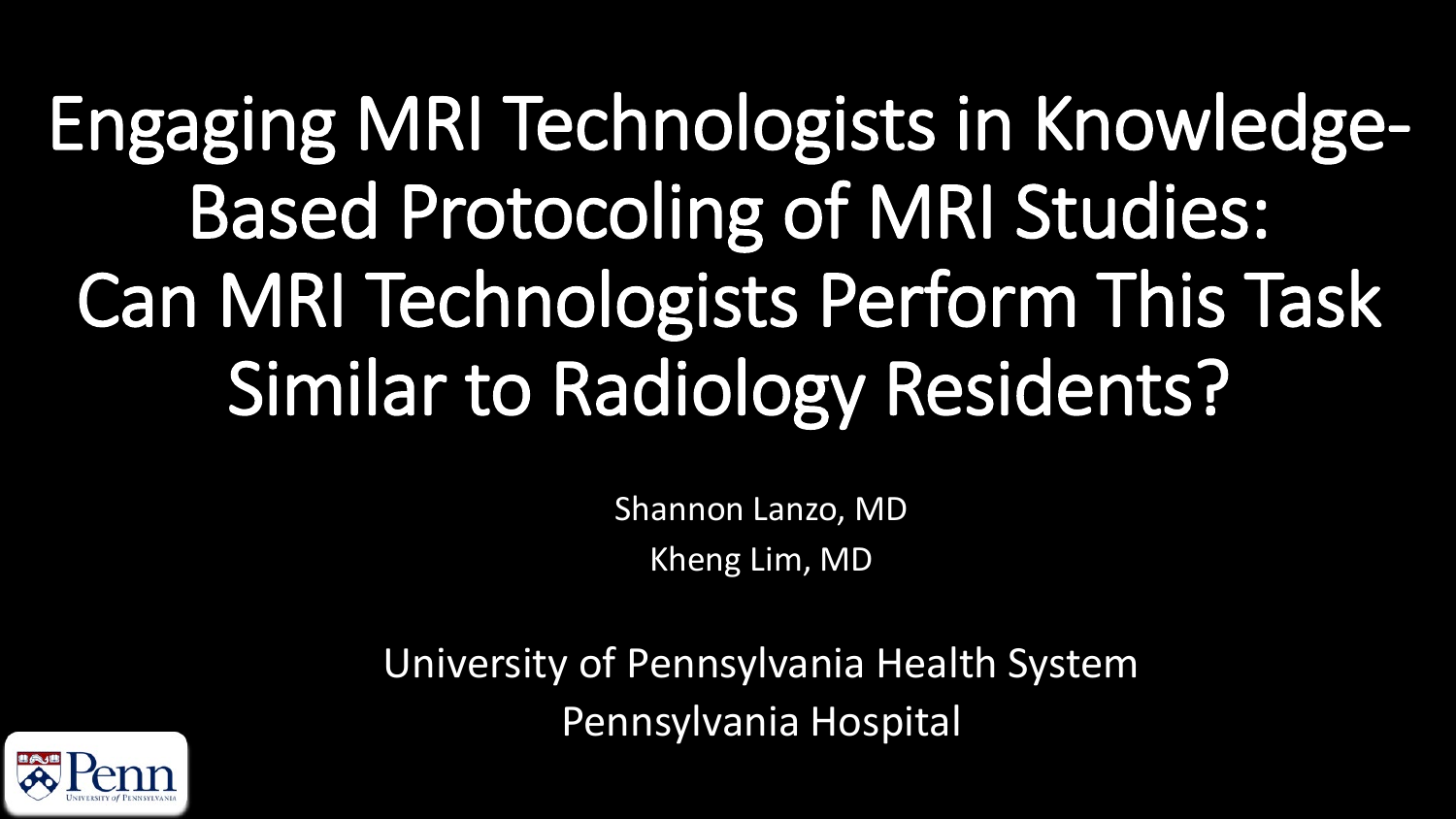### **Background**

- Workflow in our body MR division relies primarily on second-year through fourth-year (R2-R4) radiology residents to protocol MRI studies under the direct supervision of attending radiologists.
- Problems arise when the service is staffed by a single first-year resident (R1) or R2 without prior exposure to MRI. Another problem that we observed is our residents can spend a considerable amount of time on the phone clarifying orders with outside providers, thus taking away time from development of interpretative skills.

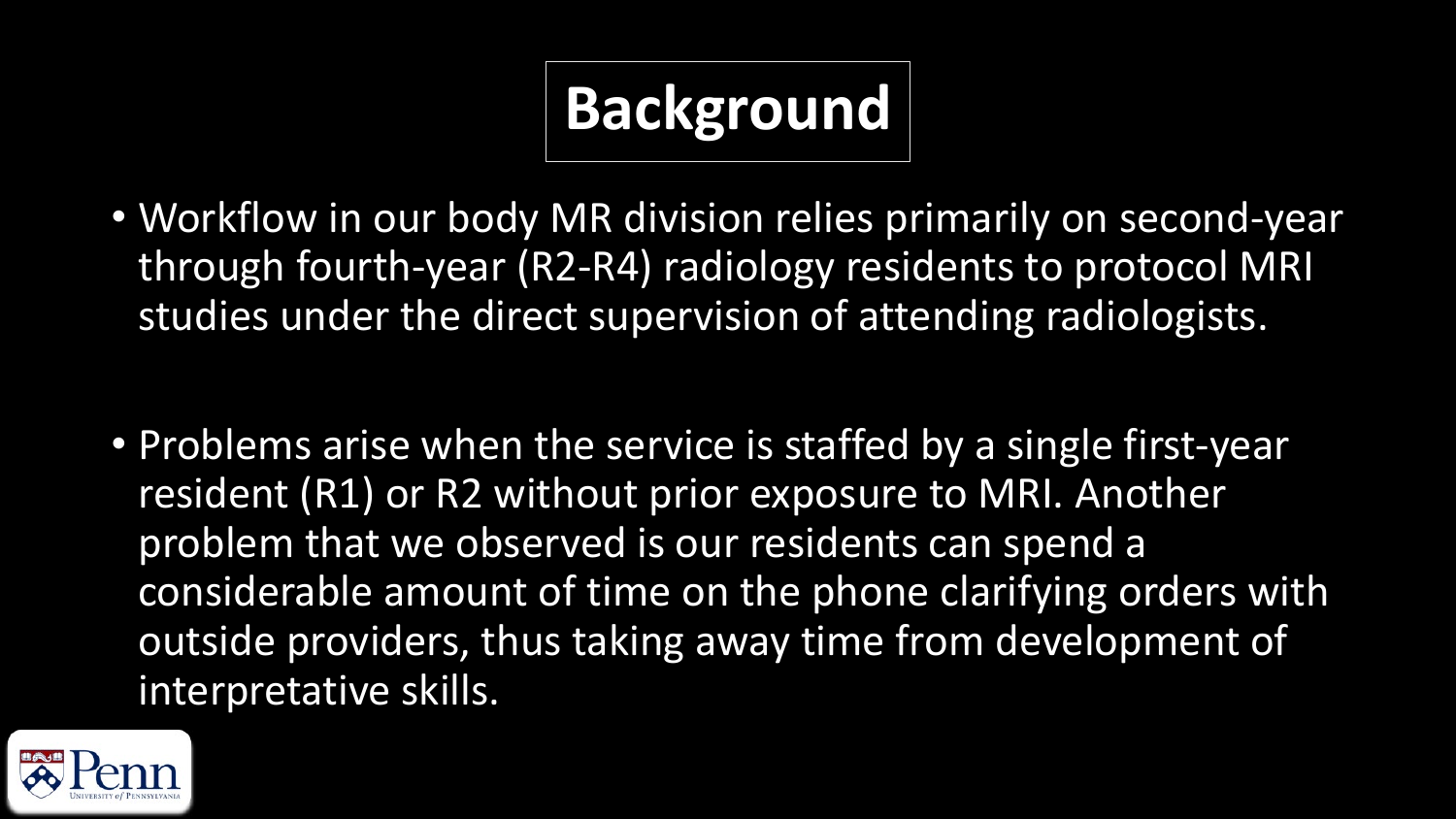# **Purpose**

- The purpose of our project is to assess whether MRI technologists can protocol body MRI studies at a level equivalent to radiology residents (R2-R4) with adequate education.
- Our ultimate goal is to optimize patient care by cross-training MRI technologists as an added layer of oversight to our residents, and promote seamless collaboration between technologists, radiology residents, and attending radiologists.

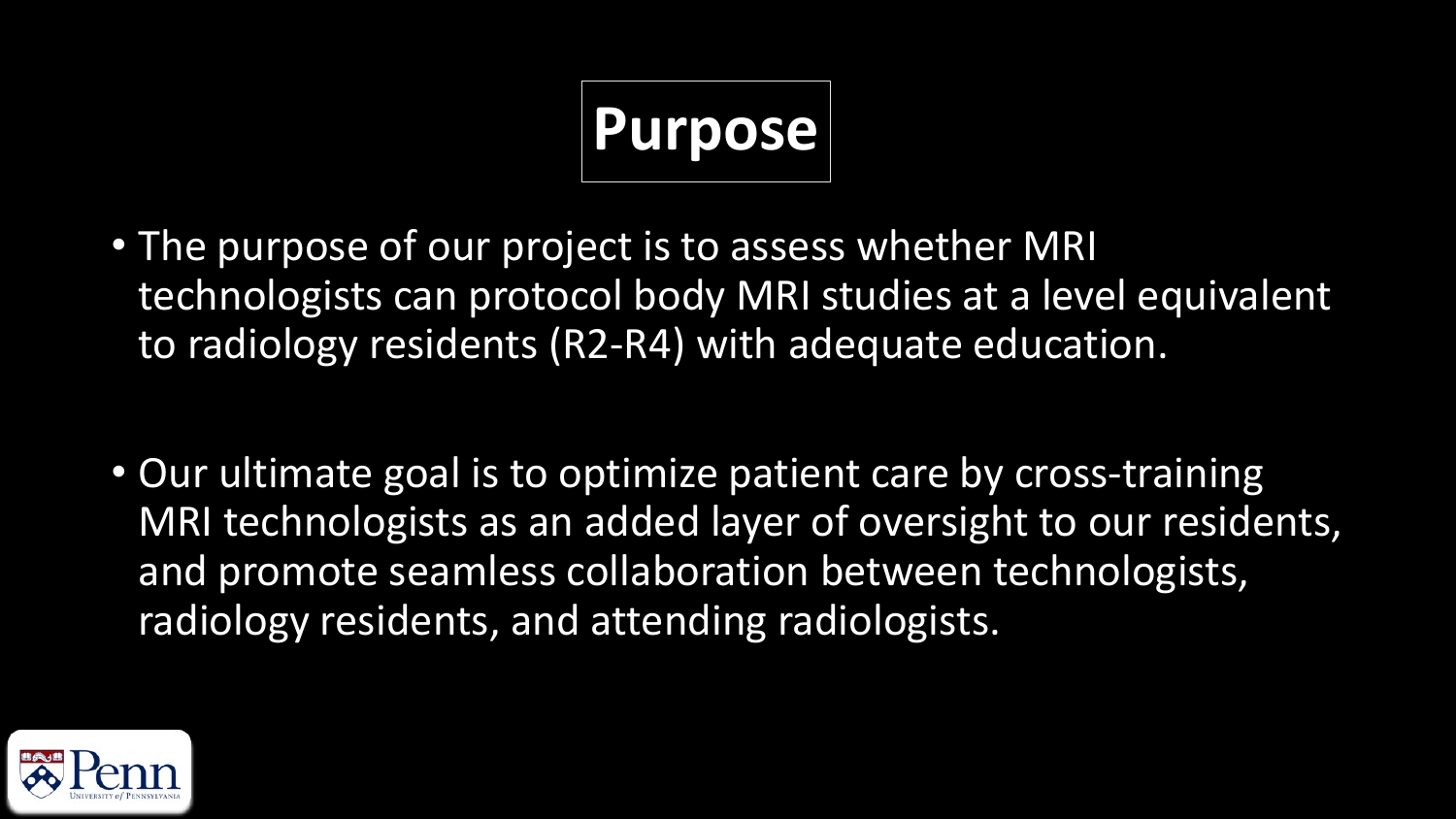### **Methods**

Questionnaire administered (via Qualtrics) to all full-time MRI technologists.

- Questionnaire was comprised of 8 different hypothetical imaging scenarios which are commonly encountered in the abdomen/pelvis at our institution.
- Responses were recorded in free text format (without character limit).

Conducted educational "lunch and learn" session reviewing body MRI protocols with MRI technologists.

- Session led by the chief MRI technologist & chief body MRI radiologist.
- Problem solving skills were promoted by discussing case scenarios.
- All full-time MRI technologists attended the session.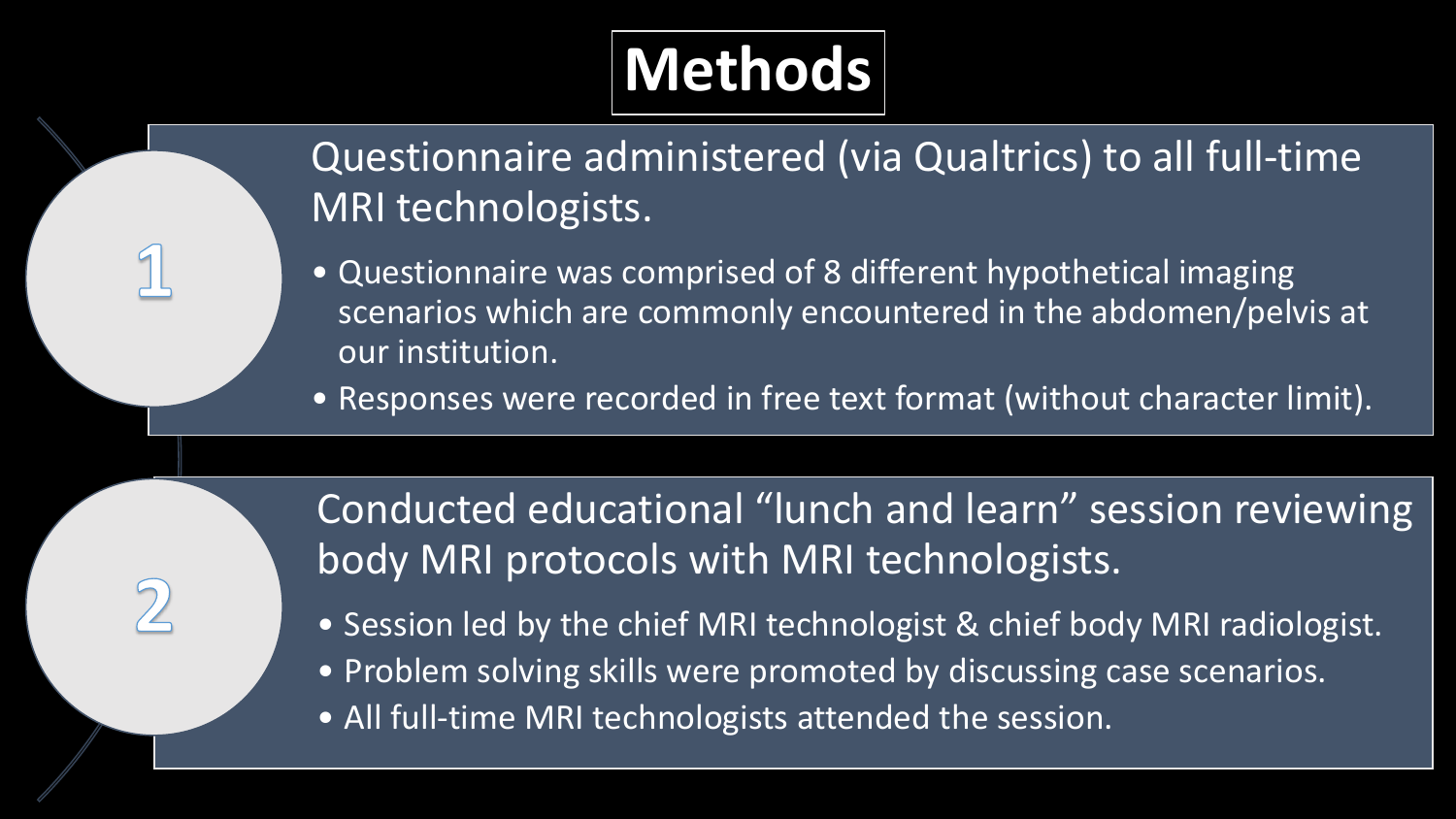### **Methods**

After the educational session, technologists began to document their MRI protocol recommendations in a "tech notes" section of our electronic medical record (EMR).

Residents concurrently documented their MRI protocol recommendations.

- Residents and technologists were blinded to each others' protocol recommendations.
- Both technologists and residents had full access to the EMR while determining protocols.
- Data collection period spanned 6 months (March 5, 2020 September 5, 2020).

An attending radiologist with primary practice in abdominal imaging was the gold-standard in determining the appropriate protocols.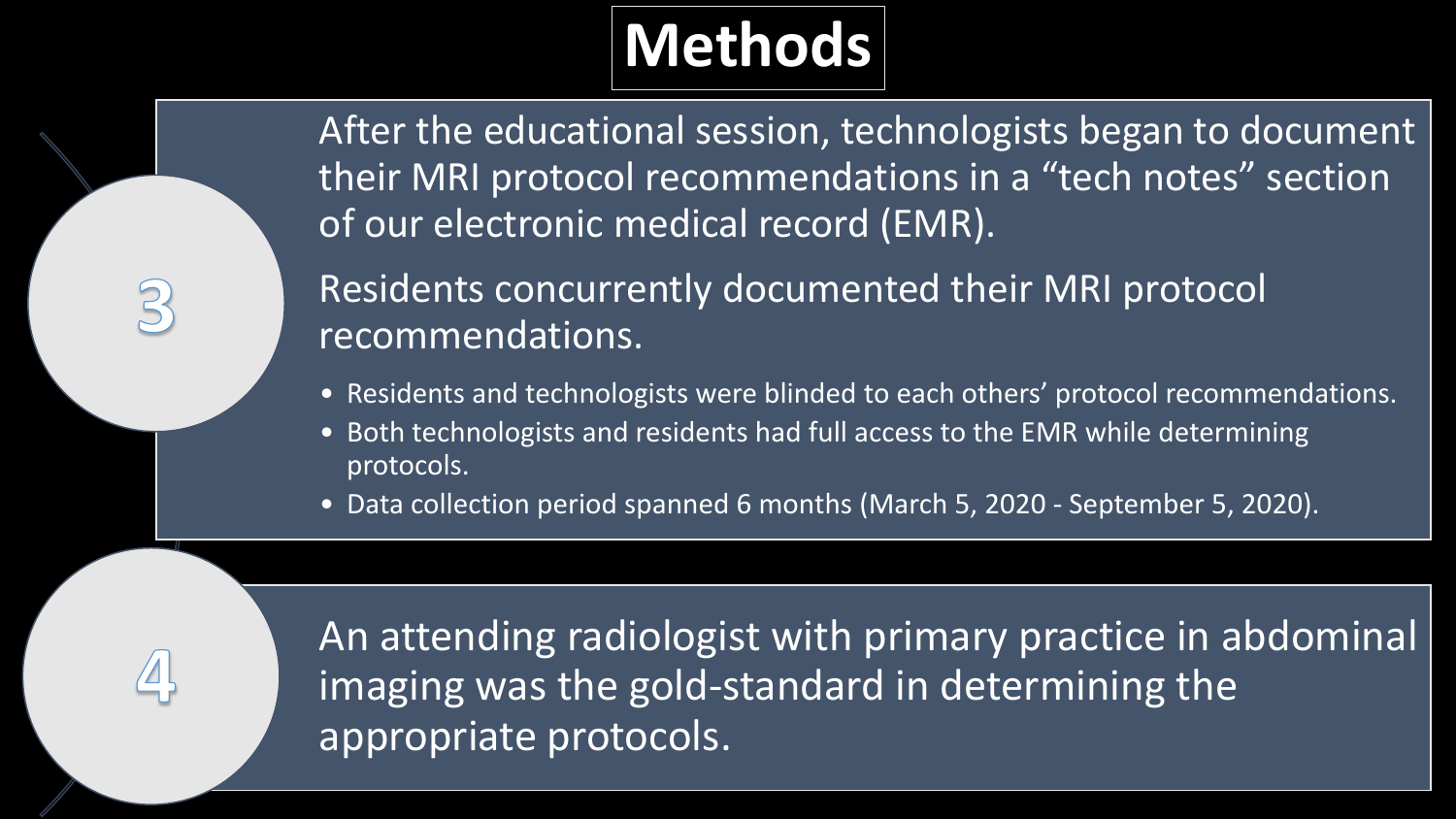#### **Pre-Intervention Results:**

- The questionnaire response rate by full-time MRI technologists was 70% (7 of 10 technologists).
- Before the educational session was delivered, technologists responded to the 8 hypothetical imaging scenarios correctly 93% of the time (52 times out of 56).
- Before the educational session was delivered, technologists referred to the patient's EMR 23% of the time (13 times out of 56).

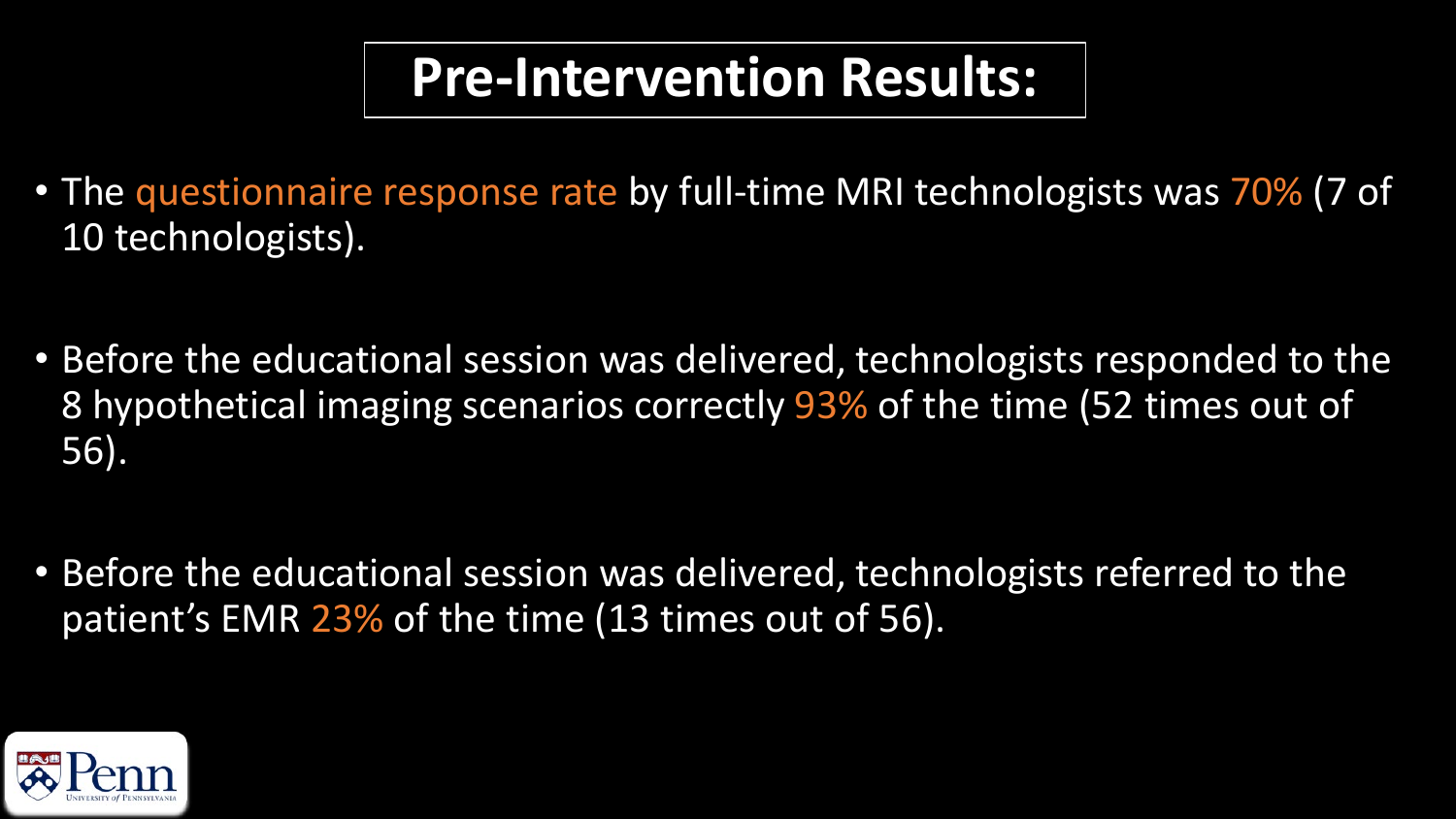#### **Post-Intervention Results:**

- Total number of cases reviewed: 172
	- Cases excluded based on documented discussion between attending/resident: 12
- After the educational session was delivered, technologists recommended the correct protocol 98% of the time (157 cases out of 160 cases)
- After the educational session was delivered, technologists referred to the patient's EMR 64% of the time (102 cases out of 160 cases).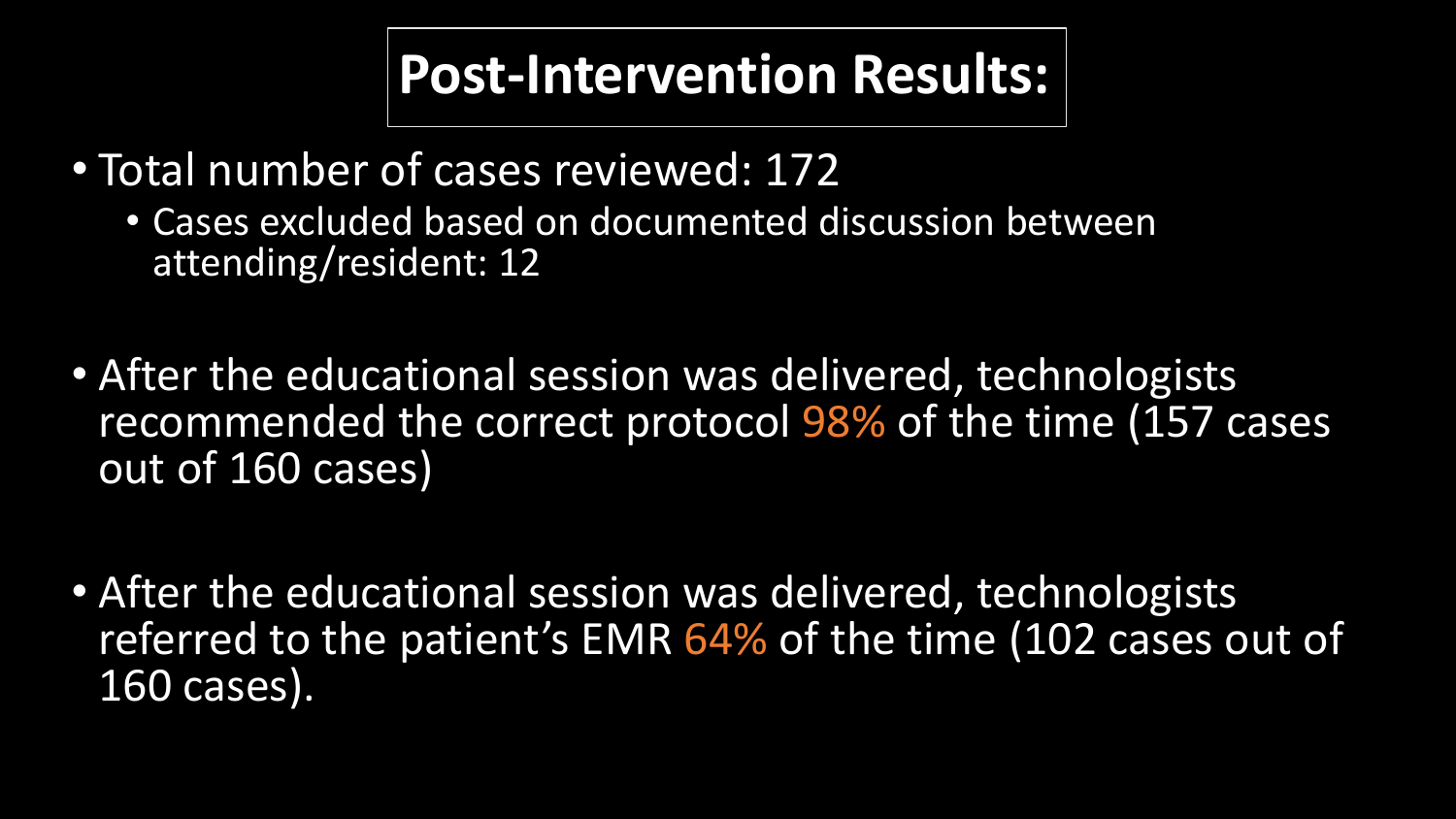**Appropriate Protocol Recommendations**  MRI Technologists vs. Senior Radiology Residents

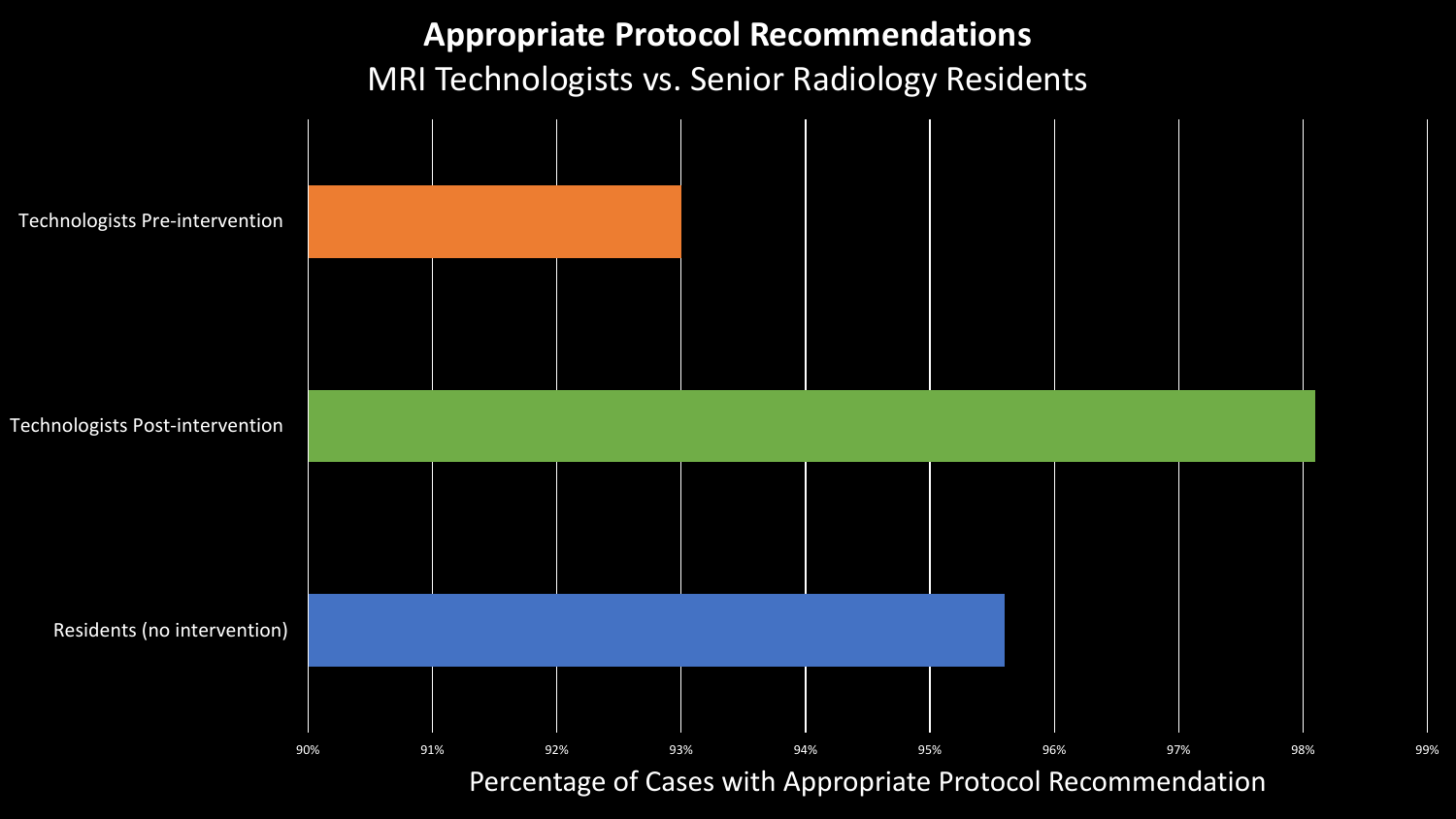#### **Statistical Analysis**

- Using Fisher's exact test, the difference in performance of our technologists correctly protocolling studies pre- and post-intervention (93% vs. 98%) was<br>determined to be statistically nonsignificant at a 5% level (p=0.0761).
- Using a chi-squared test, the difference in frequency of technologists utilizing the patient's EMR while determining<br>correct protocols pre- and postintervention (23% vs. 64%) was determined to be statistically significant at a 5% level (p<0.0001).
- Using McNemar's test, the difference in performance between technologists (post-intervention) and residents (98% vs. 96%) was not statistically significant at a 5% level (p=0.3437).
	- There were 3 cases where a technologist recommended the incorrect protocol and a resident recommended the correct protocol.
	- There were 7 cases where a technologist recommended the correct protocol and a resident recommended the incorrect protocol.